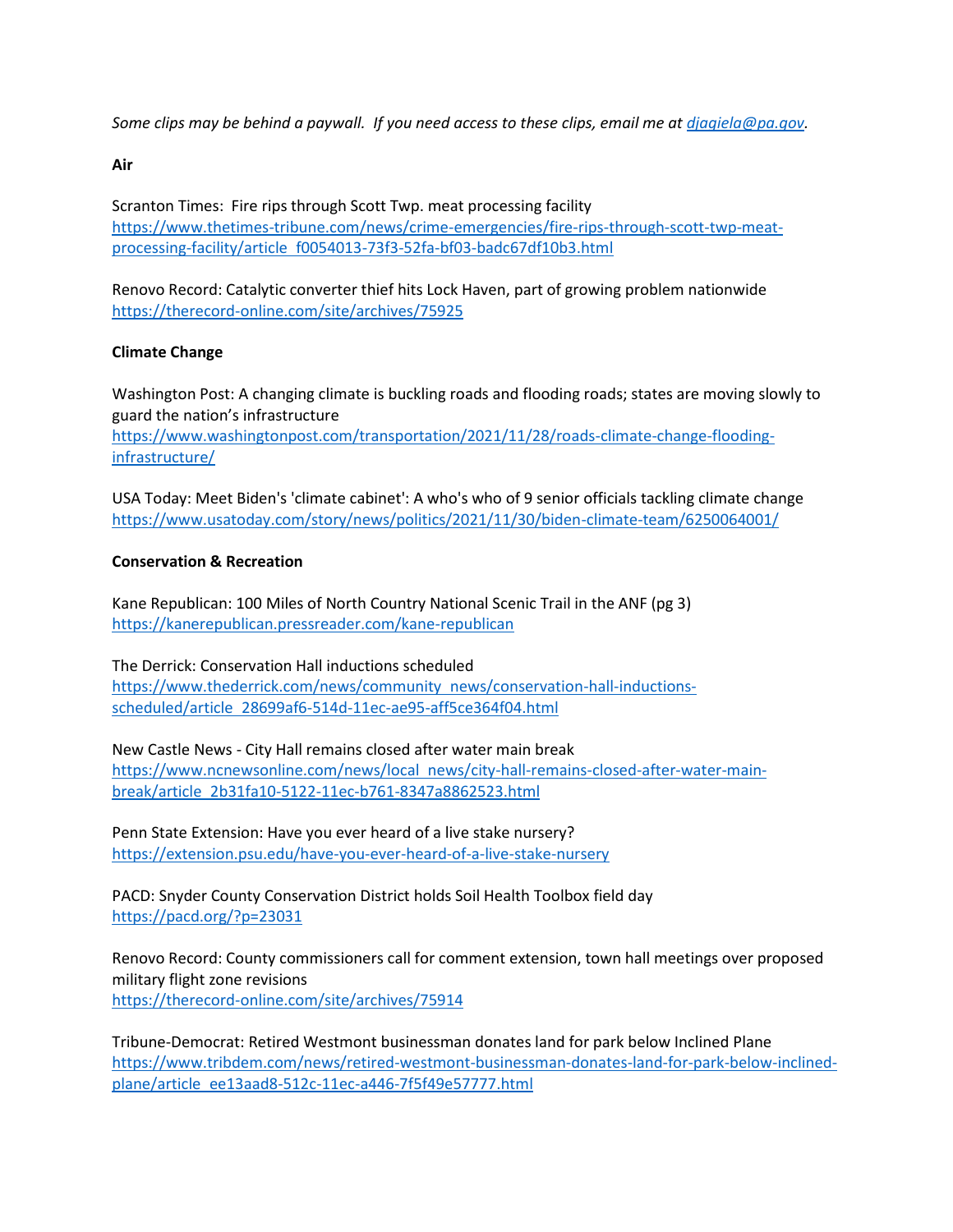Tribune-Review: Archaeology crew sifting through Ohiopyle State Park's past in search of cultural treasure

https://triblive.com/local/westmoreland/archaeology-crew-sifting-through-ohiopyle-state-parks-pastin-search-of-cultural-treasure/

Post-Gazette: Study: Great Allegheny Passage is 'an economic highway' that generated \$121 million in 2019

https://www.post-gazette.com/local/south/2021/11/30/Study-Great-Allegheny-Passage-Conservancy-Fourth-Economy-economic-impact-bike-trail/stories/202111240109

The Guardian: World's vast networks of underground fungi to be mapped for first time https://www.theguardian.com/science/2021/nov/30/worlds-vast-networks-of-underground-fungi-tobe-mapped-for-first-time

## **Energy**

Pennlive: Pennsylvania residents could see electricity prices rise as much as 50 percent this winter https://www.pennlive.com/news/2021/11/pennsylvania-residents-could-see-electricity-prices-rise-asmuch-as-50-percent-this-winter-today-in-pa.html

WPXI: How Duquesne Light plans to replace 100-year-old electrical infrastructure https://www.wpxi.com/news/business/how-duquesne-light-plans-replace-100-year-old-electricalinfrastructure/YEP7MX2W6FG3LKOYCIV4JHRLZE/

Ohio River Valley Institute: Bitcoin Mining Breathes Life into Zombie Coal Plants https://ohiorivervalleyinstitute.org/bitcoin-mining-breathes-life-into-zombie-coal-plants/

Pennsylvania Capital-Star: How Pa. can get charged up for an electric vehicle future https://www.penncapital-star.com/commentary/how-pa-can-get-charged-up-for-an-electric-vehiclefuture/

### **Environmental Cleanup & Brownfields**

WTAE: Lower Hill development remains intact as new ownership group takes over Penguins https://www.wtae.com/article/penguins-hill-district-development-civic-arena/38380153

### **Oil and Gas**

WITF/StateImpact PA: State report shows strong natural gas production growth in 2021 https://stateimpact.npr.org/pennsylvania/2021/11/30/state-report-shows-strong-natural-gasproduction-growth-in-2021/

Beaver County Radio: AAA: Gas Prices Lower in Western PA; Crude Prices Drop Over the Weekend https://beavercountyradio.com/news/aaa-gas-prices-lower-in-western-pa-crude-prices-drop-over-theweekend/

Tribune-Review: Letter to the editor: Why gas prices are high https://triblive.com/opinion/letter-to-the-editor-why-gas-prices-are-high/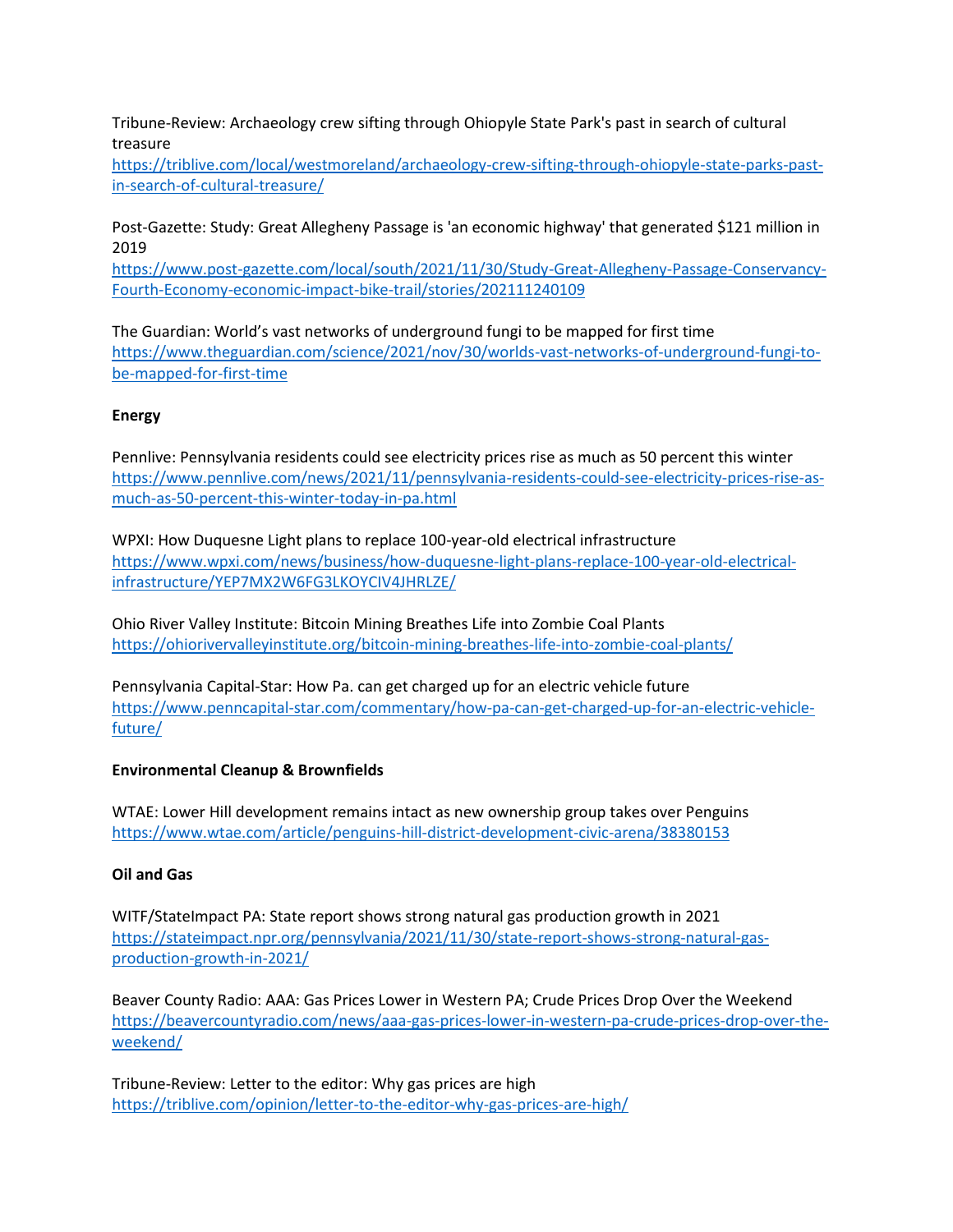#### **Waste**

Pennlive: Trash talk: Gov. Wolf reveals Pennsylvania's first-ever litter action plan https://www.pennlive.com/news/2021/11/trash-talk-gov-wolf-reveals-pennsylvanias-first-ever-litteraction-plan-today-in-pa.html

Penn State News: Salvaging rare earth elements from electronic waste https://www.psu.edu/news/engineering/story/salvaging-rare-earth-elements-electronic-waste/

Post-Gazette: Bagging up throwaway culture https://www.post-gazette.com/opinion/editorials/2021/11/30/Bagging-up-throwawayculture/stories/202111300005

Times Leader: Wolf Administration releases first-ever statewide Litter Action Plan https://www.timesleader.com/news/1526443/wolf-administration-releases-first-ever-statewide-litteraction-plan

#### **Water**

Plymouth-Whitemarsh Patch: Whitemarsh Township Receives Nearly \$30K In Grants For Projects https://patch.com/pennsylvania/plymouthwhitemarsh/whitemarsh-township-receives-nearly-30kgrants-projects

Bradford Era: Hunters and wildlife enthusiasts in PA are finding many benefits in streamside forests https://www.bradfordera.com/news/state/hunters-and-wildlife-enthusiasts-in-pa-are-finding-manybenefits-in-streamside-forests/article 51d35687-d0f6-5786-add9-e06e0619adf0.html

Bradford Era: Voting to Begin for Pennsylvania's 2022 River of the Year (pg 1) https://kanerepublican.pressreader.com/kane-republican

WJET-TV: Voting has begun for Pennsylvania's 2022 River of the Year https://www.yourerie.com/news/western-pa-news/voting-has-begun-for-pennsylvanias-2022-river-ofthe-year/

KDKA: Monongahela River Nominated For River Of The Year In Pennsylvania https://pittsburgh.cbslocal.com/2021/11/30/river-of-the-year-pennsylvania-mononghela-river/

WESA: Billions of federal dollars could replace lead pipes. Flint has history to share https://www.wesa.fm/2021-11-30/billions-of-federal-dollars-could-replace-lead-pipes-flint-has-historyto-share

Pittsburgh City Paper: Vote for Pennsylvania's best river of 2022, as measured by conservation needs and successes

https://www.pghcitypaper.com/pittsburgh/vote-for-pennsylvanias-best-river-of-2022-as-measured-byconservation-needs-and-successes/Content?oid=20652042

Post-Gazette: Review: Book tracks 100 years of battles between W.Va. residents and coal companies